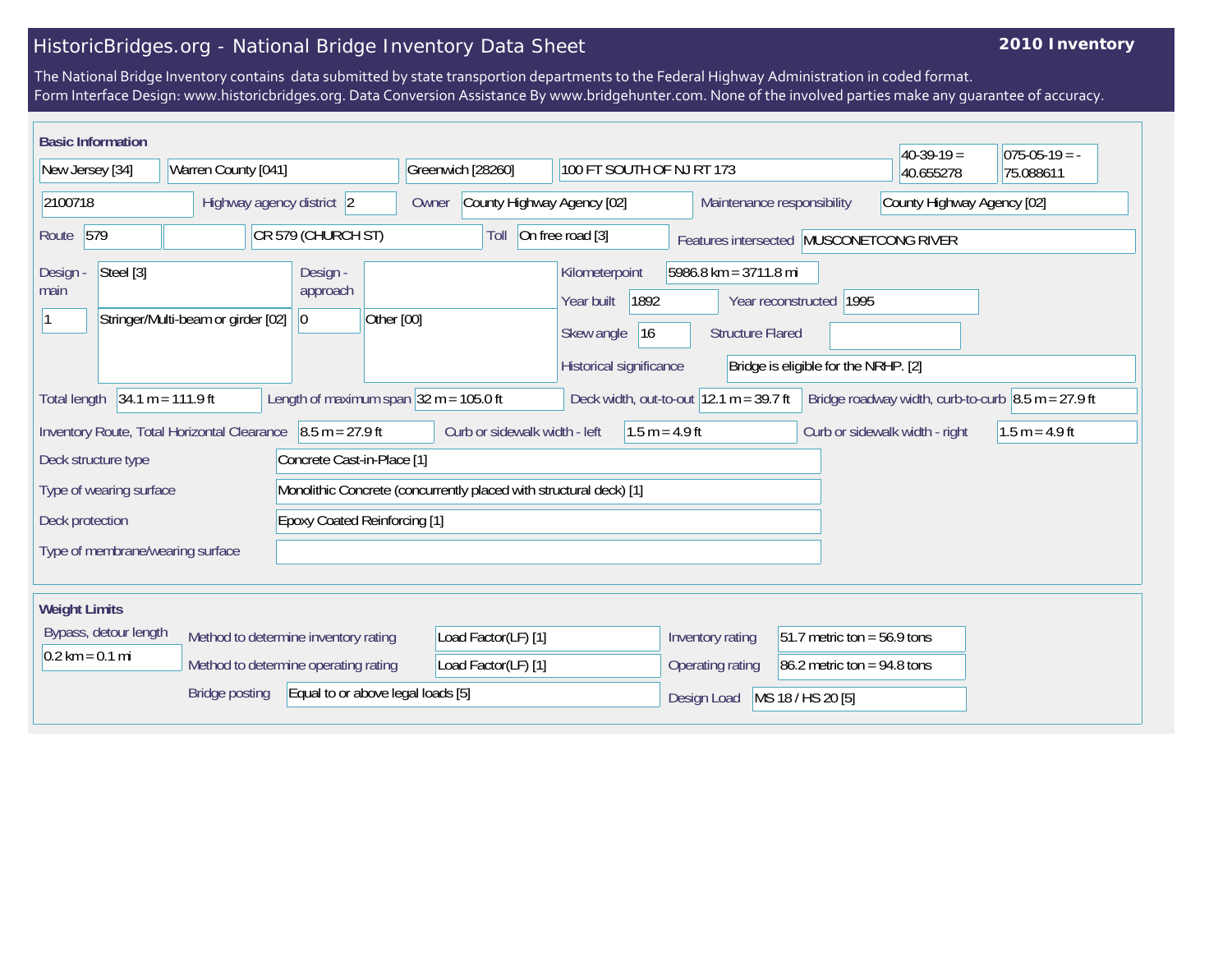| <b>Functional Details</b>                                                                                                           |                                                                                         |  |  |  |  |  |  |  |
|-------------------------------------------------------------------------------------------------------------------------------------|-----------------------------------------------------------------------------------------|--|--|--|--|--|--|--|
| 4352<br>Average daily truck traffi 3<br>Average Daily Traffic                                                                       | Year 2003<br>5700<br>2029<br>Future average daily traffic<br>%<br>Year                  |  |  |  |  |  |  |  |
| Road classification<br>Collector (Urban) [17]                                                                                       | Approach roadway width<br>Lanes on structure 2<br>$8.5 m = 27.9 ft$                     |  |  |  |  |  |  |  |
| Type of service on bridge Highway-pedestrian [5]                                                                                    | Bridge median<br>Direction of traffic 2 - way traffic [2]                               |  |  |  |  |  |  |  |
| Parallel structure designation<br>No parallel structure exists. [N]                                                                 |                                                                                         |  |  |  |  |  |  |  |
| Waterway [5]<br>Type of service under bridge                                                                                        | Navigation control<br>Lanes under structure<br> 0                                       |  |  |  |  |  |  |  |
| $0 = N/A$<br>Navigation vertical clearanc                                                                                           | Navigation horizontal clearance $ 0 = N/A$                                              |  |  |  |  |  |  |  |
| Minimum navigation vertical clearance, vertical lift bridge<br>Minimum vertical clearance over bridge roadway<br>$5.16 m = 16.9 ft$ |                                                                                         |  |  |  |  |  |  |  |
| Minimum lateral underclearance reference feature Feature not a highway or railroad [N]                                              |                                                                                         |  |  |  |  |  |  |  |
| Minimum lateral underclearance on right $0 = N/A$                                                                                   | Minimum lateral underclearance on left $0 = N/A$                                        |  |  |  |  |  |  |  |
| Minimum Vertical Underclearance $ 0 = N/A$                                                                                          | Minimum vertical underclearance reference feature Feature not a highway or railroad [N] |  |  |  |  |  |  |  |
| Appraisal ratings - underclearances N/A [N]                                                                                         |                                                                                         |  |  |  |  |  |  |  |
|                                                                                                                                     |                                                                                         |  |  |  |  |  |  |  |
| <b>Repair and Replacement Plans</b>                                                                                                 |                                                                                         |  |  |  |  |  |  |  |
| Type of work to be performed                                                                                                        | Work done by                                                                            |  |  |  |  |  |  |  |
|                                                                                                                                     | $\overline{0}$<br>Bridge improvement cost<br>$ 0\rangle$<br>Roadway improvement cost    |  |  |  |  |  |  |  |
|                                                                                                                                     | $0 m = 0.0 ft$<br>Length of structure improvement<br>Total project cost<br>$ 0\rangle$  |  |  |  |  |  |  |  |
|                                                                                                                                     | Year of improvement cost estimate                                                       |  |  |  |  |  |  |  |
|                                                                                                                                     | Border bridge - state<br>Border bridge - percent responsibility of other state          |  |  |  |  |  |  |  |
|                                                                                                                                     | Border bridge - structure number                                                        |  |  |  |  |  |  |  |